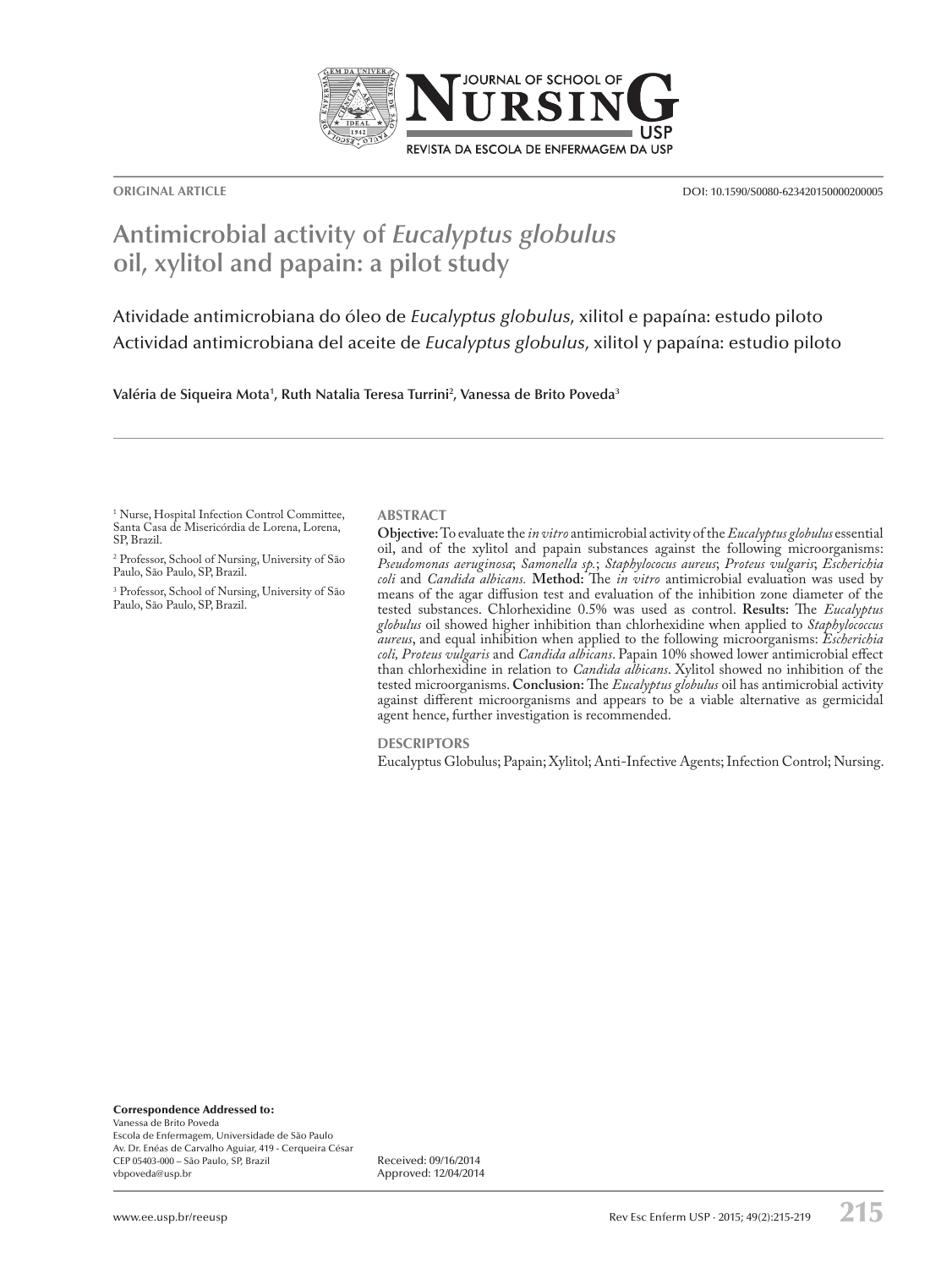## INTRODUCTION

The germicidal adopted in healthcare settings, i.e., antiseptics or disinfectants are used indiscriminately, often at concentrations above the Minimum Inhibitory Concentration (MIC), which has boosted the emergence of microbial resistance to these agents too $(1-2)$ .

The germicidal substances are used in various situations by acting at different sites of the microbial cell with bactericidal or bacteriostatic action, and important residual effect<sup>(2)</sup>. Thus, antiseptic agents such as chlorhexidine are applied preferably for antisepsis of skin, mucosa and catheters, while disinfectants like hypochlorite may be used for cleaning counter tops and semi-critical or non-critical items(2-3).

The indiscriminate use of germicidal impacts in the survival form of microorganisms, particularly bacteria, which have developed multiple mechanisms to overcome the available antimicrobial agents, from producing enzymes to inactivate drugs until genetic mutations and its transmission to new bacterial generations<sup>(4)</sup>.

The recognition of bacterial resistance problem brings the need to analyze the antimicrobial properties of new substances. Taking into account that Brazil is a country with rich flora diversity and capacity of developing agriculture, it is interesting and necessary to study plant-derived products as active principles of possible germicidal agents.

Xylitol stands out among these substances. It is a polyol composed of five carbon atoms obtained by the chemical industry from cane sugar. Xylitol has been used on a large scale by dental, food and medical and pharmaceutical industries. In addition, it has shown activity against biofilms in wounds<sup>(5)</sup> and has been tested in animal models as a complementary measure in the treatment of osteomyelitis(6). Its activity against strains of *Pseudomonas aeruginosa*  and *Staphylococcus aureus*<sup>(5)</sup> is noteworthy.

Papain, another vegetable derived substance, is a proteolytic enzyme extracted from the fruits of papaya (*Carica papaya*). It is known for its proteolytic and anti-inflammatory action and adopted as a topic debridement agent in skin wounds. The use of papain is indicated for clean and infected wounds at different phases of the healing process, and applied at different concentrations and/or presentations, according to the type of tissue in the wound bed. Bactericidal and bacteriostatic action is also attributed to papain, however, this evidence comes from studies of research designs, which are not capable of producing strong evidence<sup>(7)</sup>.

The extraction of plant-derived oils also stands out as a relatively cheap method and available worldwide, becoming an interesting alternative for the treatment of infections acquired in healthcare. The oil extracted from leaves of many Eucalyptus tree species is among the various types of oils studied. It belongs to the *Myrtaceae* family, native to Australia. This oil has been used especially to manufacture pharmaceutical inhalants, nasal discharge stimulants, oral care products, or even with the function of flavor and aroma to medicines. However, recent evidence points to possible effects associated with healing, anti-inflammatory and antimicrobial action<sup>(8)</sup>.

All aforementioned products are widely cultivated in Brazil and evaluating the potential of these substances can result in future investigations hypotheses. For example, the development of antiseptic or disinfectant products to address the emerging risk of reduction in sensitivity of the microorganisms to the germicidal agents available<sup>(9)</sup>. Another example is to stimulate discoveries related to the prevention and treatment of biofilms that slow or prevent the healing of wounds (especially in chronic wounds), generating high costs for treatment and associated morbidity and mortality<sup>(10)</sup>.

Therefore, the present study sought to evaluate the *in vitro* antimicrobial activity of the essential oil of *Eucalyptus globulus*, of xylitol and papain against the following microorganisms: *Pseudomonas aureginosa*; *Samonella sp.*; *Staphylococus aureus*; *Proteus vulgaris*; *Escherichia coli* and *Candida albicans.*

# METHOD

This is a pilot study of qualitative laboratory type, developed in the Laboratory of Microbiology of a college located in the countryside of the state of São Paulo. Although the research project did not include humans in the analysis, it was approved by the Research Ethics Committee under number 107/2011.

## PROCEDURE ORGANIZATION

The microorganisms used in the study were selected for representing frequent agents in the occurrence of infections related to healthcare. Therefore, the following gramnegative bacteria were used: *Pseudomonas aureginosa* (BA 01 Nov./2012), *Salmonella sp.* (BA 02 Feb./2012)*, Proteus vulgaris* (BA 03 Feb./2012) and *Escherichia coli* (BA 01 Aug./2011); and the gram-positive bacteria: *Staphylococus aureus* (BA 01 Feb./2012) and the fungus *Candida albicans*, acquired from the Control Lab company.

The products used in the tests were: 10% and 20% papain; 10% and 20% xylitol; and the essential oil of *Eucalyptus globulus.* The antiseptic used in health institutions, chlorhexidine 0.5%, of the brand RIOHEX®0.5% was considered as a reference for comparison.

The eucalyptus oil was extracted as follows: the plant was collected in a city in the Paraíba Valley region, state of São Paulo, in February 2012. The leaves were washed with clean water, exposed to dry air and subsequently placed in a Clevenger apparatus for obtaining oil by steam distillation technique, and the hydrodistillation method. The extracted *Eucalyptus globulus* essential oil remained in a labeled sterile bottle.

The papain powder was acquired in a compounding pharmacy and the xylitol powder was obtained from the laboratory of the Lorena Engineering School, University of São Paulo. Both products were diluted with sterile distilled water at 10% and 20%, identified in sterile flasks with a final volume of 10 milliliters (ml).

## LABORATORY PROCEDURES

The antimicrobial *in vitro* evaluation by diffusion test in agar Brain Heart Infusion (BHI) was used because that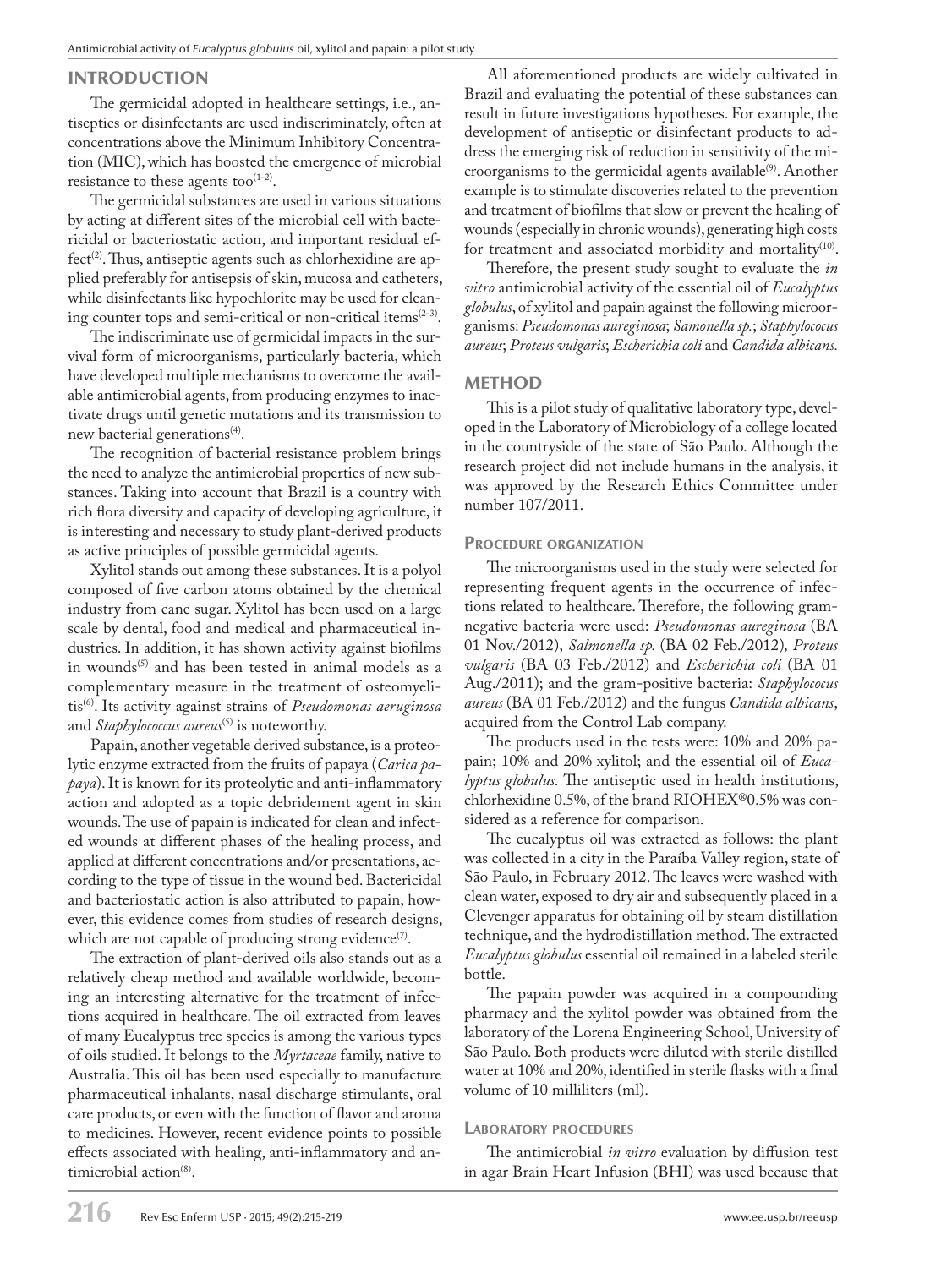is a qualitative test method suitable to study the sensitivity of rapid growth bacteria. The inhibition halo diameter expresses the agent diffusion, determining the antimicrobial power of the tested material<sup>(11)</sup>.

Microorganisms were plated by platinum loop into labeled vials containing five milliliters (ml) of sterile nutrient broth and incubated at 36°C for 24 hours. After this period, each microorganism was seeded in two identified and sterile Petri dishes containing nutrient agar. The microorganisms were distributed with sterile swabs by the rolling technique in all the culture medium.

Sterile filter paper discs with one centimeter (cm) diameter were soaked in the solutions with the aid of sterile forceps until complete absorption of the products used in the experiment and distributed in the culture media, properly identified and numbered.

All plates were placed in a bacteriological incubator at 36°C for 24h. After this time, the reading of the result was carried out with the naked eye and the inhibition zone was measured with a ruler $(12)$ .

#### RESULTS

The inhibition halo caused by the products tested with the different microorganisms are shown in Table 1.

Chlorhexidine 0.5% was used as a reference (control) because this is a germicidal agent used in large scale in healthcare services.

Among the tested substances, only the eucalyptus oil showed inhibition superior to chlorhexidine in relation to the microorganism *S. aureus,* and equal inhibition in relation to the gram-negative microorganisms *Escherichia coli*, *Candida albicans* and *Proteus vulgaris* (Table 1).

Table 1 – Presentation of inhibition halo in centimeters (cm), according to the product and microorganism tested - São Paulo, 2012.

| <b>Classification</b> | Microorganisms         | <b>INHIBITION ZONE (cm)</b>     |                              |              |               |                       |                       |
|-----------------------|------------------------|---------------------------------|------------------------------|--------------|---------------|-----------------------|-----------------------|
|                       |                        | Control                         | <b>Products tested</b>       |              |               |                       |                       |
|                       |                        | <b>Chlorhexidine</b><br>$0.5\%$ | Eucalyptus<br>globulus (oil) | Papain 10%   | Papain<br>20% | <b>Xylitol</b><br>10% | <b>Xylitol</b><br>20% |
| $Gram +$              | Staphylococus aureus   | 4                               | 9                            | $\mathbf{0}$ | $\bf{0}$      | $\bf{0}$              | $\mathbf{0}$          |
| $Gram -$              | Escherichia coli       | 3                               | 3                            | $\mathbf{0}$ | $\mathbf{0}$  | $\bf{0}$              | $\bf{0}$              |
| $Gram -$              | Pseudomonas aeruginosa | 3                               | $\mathbf{0}$                 | $\mathbf{0}$ | $\mathbf{0}$  | $\bf{0}$              | $\bf{0}$              |
| $Gram -$              | Salmonella sp.         | $\overline{4}$                  | $\mathbf{0}$                 | $\mathbf{0}$ | $\mathbf{0}$  | $\mathbf{0}$          | $\bf{0}$              |
| $Gram -$              | Proteus vulgaris       | 5                               | 5                            | $\mathbf{0}$ | $\mathbf{0}$  | $\mathbf{0}$          | $\bf{0}$              |
| Fungus                | Candida albicans       | 5                               | 5                            | 1,6          | $\mathbf{0}$  | $\bf{0}$              | $\bf{0}$              |

Papain 10% showed an inferior result compared to chlorhexidine, with inhibition of only 1.6cm in relation to *Candida albicans* (Table 1).

Xylitol 10%, xylitol 20% and papain 20% showed no inhibition in relation to the tested microorganisms (Table 1).

### DISCUSSION

The discovery of new properties of previously known natural products and used for other purposes should be encouraged. Especially when we are faced with the emerging microbial resistance to the currently employed antimicrobial agents.

Among the substances tested in the present study, the *Eucalyptus globulus* essential oil stood out for its antimicrobial activity. In some tests with gram-negative microorganisms and fungi, its antimicrobial activity was similar to chlorhexidine, but it was higher than chlorhexidine in tests with gram-positive microorganisms traditionally associated with healthcare-related infections.

The result found is in agreement with the scientific literature recently produced, which tested the *Eucalyptus globulus* essential oil at different concentrations against strains of *Escherichia coli* and *Staphylococcus aureus*. The 100% essential oil had the highest inhibition zone when compared to the other concentrations tested(11). The action of the *Eucalyptus globulus* essential oil against strains of methicillin-resistant Sthaphylococcus aureus (MRSA) also stands out<sup>(13-14)</sup>.

However, the antimicrobial activity of *Eucalyptus globulus* oils seems to be lower in relation to some gram-negative bacteria such as *Klebsiela*, *Pseudomonas* and *Acinectobacter*(15). The present study showed growth inhibition of the tested gram-negative microorganisms, i.e., the antimicrobial action of the *Eucalyptus globulus* oil was similar to chlorhexidine when applied to the *Proteus* and *Escherichia coli* bacteria, although it has not inhibited the growth of *Pseudomonas e Salmonella.*

In this study, it was also observed that although papain 10% was able to generate an inhibition zone of 1.6 cm in relation to the *Candida albicans*, this result was below the zone of inhibition of five centimeters achieved by chlorhexidine.

Similarly, another study tested different concentrations of papain gel formulation in relation to various microorganisms *in vitro* and the results showed bacterial inhibition only in relation to *Staphylococcus aureus* and *Pseudomonas aeruginosa* at a concentration of 10%(16).

The papain action as enzymatic debridement is remarkable, and in this sense, a study in mice with wounds intentionally contaminated with *Escherichia coli* found that papain outperformed the other tested products (collagenase and saline solution), allowing a rapid reduction in bacterial count, which contributed to the healing of injuries<sup>(17)</sup>.

However, the antimicrobial action of papain is little studied, and despite its embryonic phase, scientific evidences seem to demonstrate the potential action of this product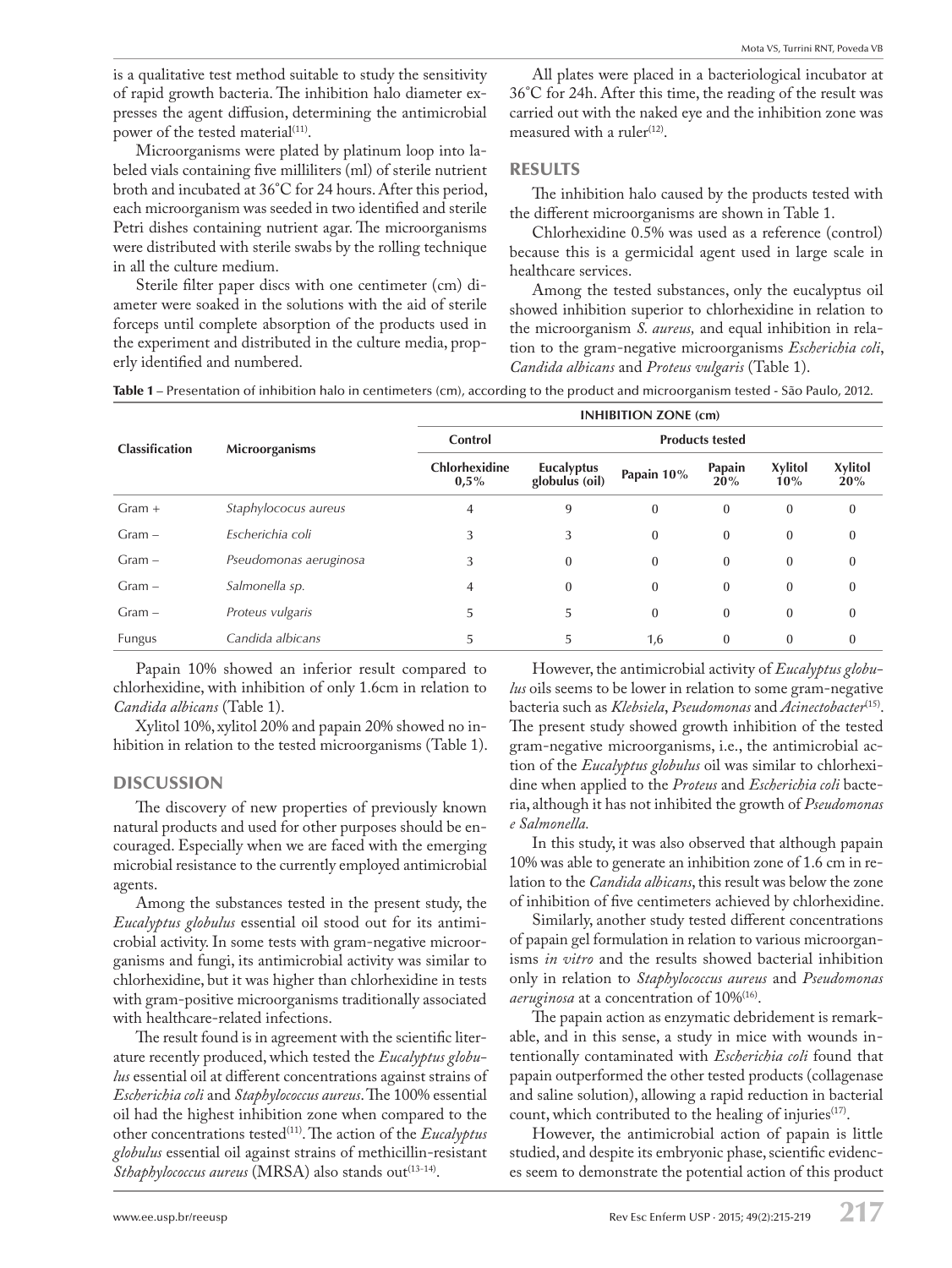against certain types of microorganisms $(16-17)$ . Therefore, there is a need to test papain at other concentrations, checking its antimicrobial activity *in vitro* and *in vivo* particularly, since it is broadly used in the treatment of skin lesions and a reality in Brazilian health services.

Regarding xylitol, this product has been widely used by the food industry and studied by dentists in preventing plaque and tooth decay<sup>(18)</sup>. Nonetheless, in this study, there was no inhibition of microbial growth when using 10% xylitol nor 20% xylitol.

Xylitol has been indicated in the literature as an alternative for the prevention and treatment of oral and wound biofilm, and it has shown a moderate effect in inhibiting its growth<sup> $(5)$ </sup>, which can be potentiated by combining xylitol with another substance called lactoferrin. Together, they would be able to destabilize the biofilm, with important effects on strains of *Pseudomonas aeruginosa*<sup>(19)</sup>.

Furthermore, in the presence of another carbon source, xylitol would be able to act on strains of *Streptococcus pneumoniae* originating from children with otitis media, interfering with the formation of biofilm(20). This fact would be associated with the competence of xylitol to change the pneumococcal capsular structure<sup>(21)</sup>.

The biofilm is a persistent problem of difficult management, responsible for various medical problems, among which, the recurrence and poor healing of infected chronic wounds, loss of catheters and prostheses. Added to these aspects, there is also its progressive and rapid resistance to the antimicrobial agents currently used, such as chlorhexidine, showing a single therapy cannot be successful for its control, therefore, requiring a multifactorial approach (22-23).

In light of this scientific evidence, it appears that although promising, xylitol must be combined with other

substances to have its action enhanced and be an alternative for the prevention and treatment of biofilms. Thus, it is necessary to invest in research to find solutions to the problem of biofilm and fight it more efficiently.

## **CONCLUSION**

It was found that *Eucalyptus globulus* essential oil has higher antimicrobial activity than chlorhexidine in relation to the *Staphylococcus aureus* gram-positive bacterium and the same antimicrobial activity for the following gram-negative bacteria: *Escherichia coli* and *Proteus vulgaris*, and the fungus *Candida albicans*.

Only papain 10% showed antimicrobial effect in relation to *Candida albicans*, and neither xylitol 10%, nor xylitol 20% showed antimicrobial effect.

Thus, the conclusion is that *Eucalyptus globulus* essential oil has antimicrobial activity against strains of different microorganisms and may be a viable alternative as germicidal agent. Further researches are recommended to expand the tests for other types of microorganisms, and also to explore its compatibility for use on human skin.

Given the observation of a discrete, but present antimicrobial action of papain, it is necessary to carry out other studies related to its antimicrobial action, especially in the treatment of chronic wounds, with designs to demonstrate ideal dosages or presentations of the substance in order to achieve better results.

Despite the promising effects of xylitol indicated in the literature, further research is recommended, particularly in combination with other substances.

In this sense, there are still many gaps to be filled in the scientific literature regarding the use of these substances and their possible pharmacological and germicidal properties.

#### **RESUMO**

**Objetivo:** Avaliar a atividade antimicrobiana *in vitro* do óleo essencial de *Eucalyptus globulus* e das substâncias xilitol e papaína, frente aos micro-organismos: *Pseudomonas aeruginosa*; *Samonella sp.*; *Staphylococus aureus*; *Proteus vulgaris*; *Escherichia coli* e *Candida albicans.* **Método:** Utilizou-se a avaliação antimicrobiana *in vitro*, por meio do teste da difusão em ágar e avaliação do diâmetro do halo de inibição das substâncias testadas. A clorexidina 0,5% foi utilizada como controle. **Resultados:** Observou-se que o óleo de *Eucalyptus globulus* apresentou inibição superior à da clorexidina quando aplicado ao *Staphylococus aureus*, e inibição idêntica quando aplicado aos micro-organismos *Escherichia coli*, *Proteus vulgaris* e *Candida albicans.* A papaína 10% apresentou efeito antimicrobiano inferior ao da clorexidina em relação à *Candida albicans*. O xilitol não apresentou inibição dos micro-organismos testados. **Conclusão:** O óleo de *Eucalyptus globulus* possui atividade antimicrobiana contra diferentes micro-organismos e parece ser uma alternativa viável como agente germicida, portanto, recomendam-se novas investigações.

#### **DESCRITORES**

Eucalyptus globulus; Papaína; Xilitol; Anti-Infecciosos; Controle de Infecções; Enfermagem.

#### **RESUMEN**

**Objetivo:** Evaluar la actividad antimicrobiana *in vitro* del aceite esencial de *Eucalyptus globulus* y las sustancias xilitol y papaína, ante los microorganismos: *Pseudomonas aeruginosa*; *Samonella sp.*; *Staphylococus aureus*; *Proteus vulgaris*; *Escherichia coli* y *Candida albicans.* **Método:** Se utilizó la evaluación antimicrobiana *in vitro*, por medio de la prueba de la difusión en agar y evaluación del diámetro del halo de inhibición de las sustancias probadas. La clorhexidina al 0,5% fue utilizada como control. **Resultados:** Se advirtió que el aceite de *Eucalyptus globulus* presentó inhibición superior a la de la clorhexidina cuando aplicado al *Staphylococus aureus*, e inhibición idéntica cuando aplicado a los microorganismos *Escherichia coli*, *Proteus vulgaris* y *Candida albicans.* La papaína al 10% presentó efecto antimicrobiano inferior al de la clorhexidina con relación a la *Candida albicans*. El xilitol no presentó inhibición de los microorganismos probados. **Conclusión:** El aceite de *Eucalyptus globulus* tiene actividad antimicrobiana contra diferentes microorganismos y parece ser una alternativa viable como agente germicida, por lo que se recomiendan nuevas investigaciones

#### **DESCRIPTORES**

Eucalyptus globulus*;* Papaína; Xilitol; Antiinfecciosos; Control de Infecciones; Enfermería.